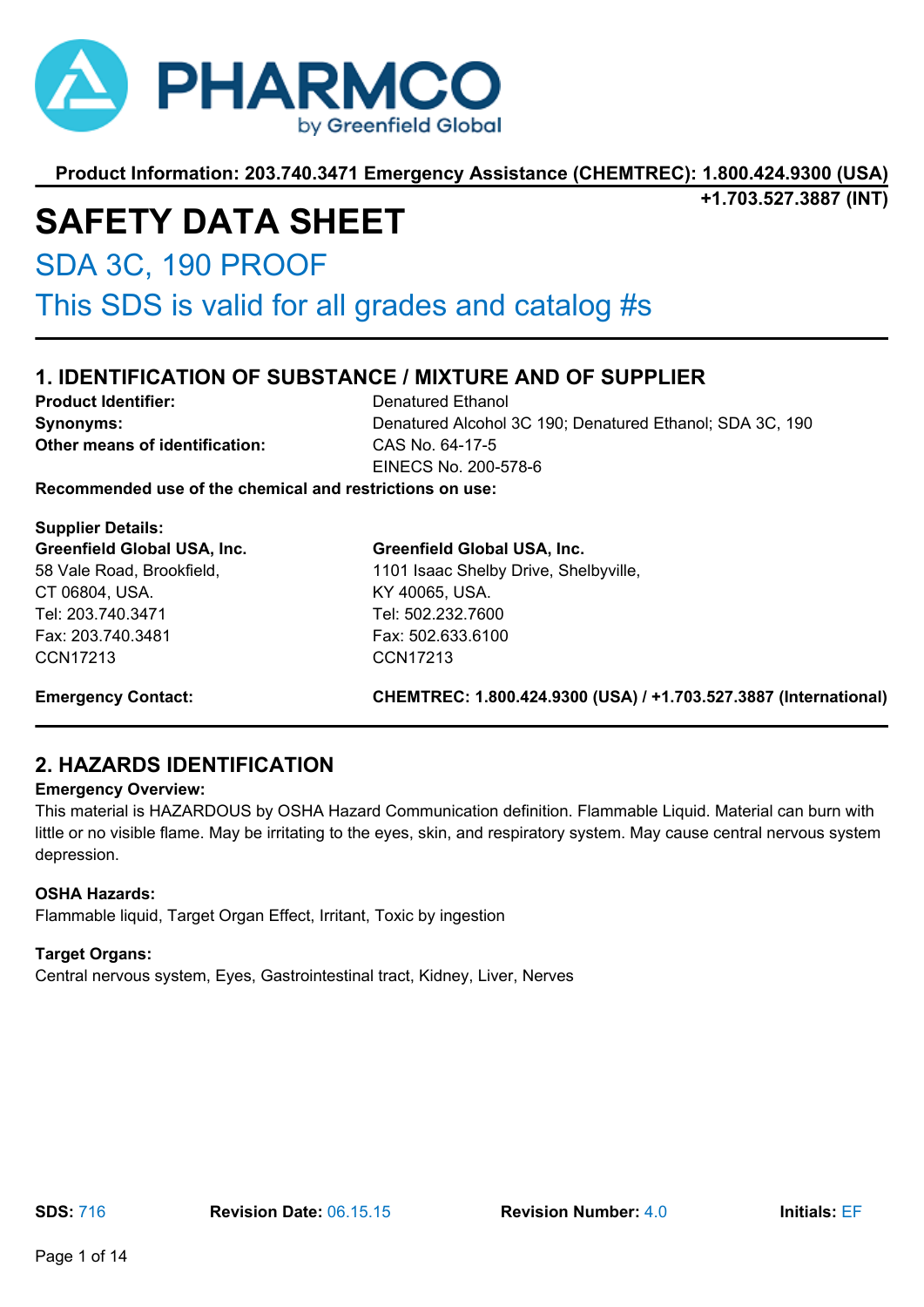

**Product Information: 203.740.3471 Emergency Assistance (CHEMTREC): 1.800.424.9300 (USA) +1.703.527.3887 (INT) NFPA**



**GHS label elements, including precautionary statements**



**Signal Word:** WARNING!

| Hazard statement(s)               |                                                                                                                                                                |
|-----------------------------------|----------------------------------------------------------------------------------------------------------------------------------------------------------------|
| H <sub>225</sub>                  | Highly flammable liquid and vapor.                                                                                                                             |
| H319                              | Causes serious eye irritation.                                                                                                                                 |
| <b>Precautionary statement(s)</b> |                                                                                                                                                                |
| P <sub>501</sub>                  | Dispose of contents and container to an approved waste disposal plant.                                                                                         |
| P240                              | Ground/bond container and receiving equipment.                                                                                                                 |
| $P337 + P313$                     | If eye irritation persists: Get medical attention.                                                                                                             |
| P305 + P351 + P338                | IF IN EYES: Rinse cautiously with water for several minutes. Remove<br>contact lenses, if present and easy to do. Continue rinsing. Seek<br>medical attention. |
| P303 + P361 + P353                | IF ON SKIN (or hair): Remove immediately all contaminated clothing.<br>Rinse skin with water.                                                                  |
| $P370 + P378$                     | In case of fire: Use dry sand, dry chemical or alcohol-resistant foam for<br>extinction.                                                                       |
| P <sub>2</sub> 10                 | Keep away from heat, sparks, open flames, and hot surfaces. No<br>smoking.                                                                                     |
| P233                              | Keep container tightly closed.                                                                                                                                 |
| $P403 + P235$                     | Store in a well-ventilated place. Keep cool.                                                                                                                   |
| P243                              | Take precautionary measures against static discharge.                                                                                                          |
| P241                              | Use explosion-proof electrical, ventilating, and lighting equipment.                                                                                           |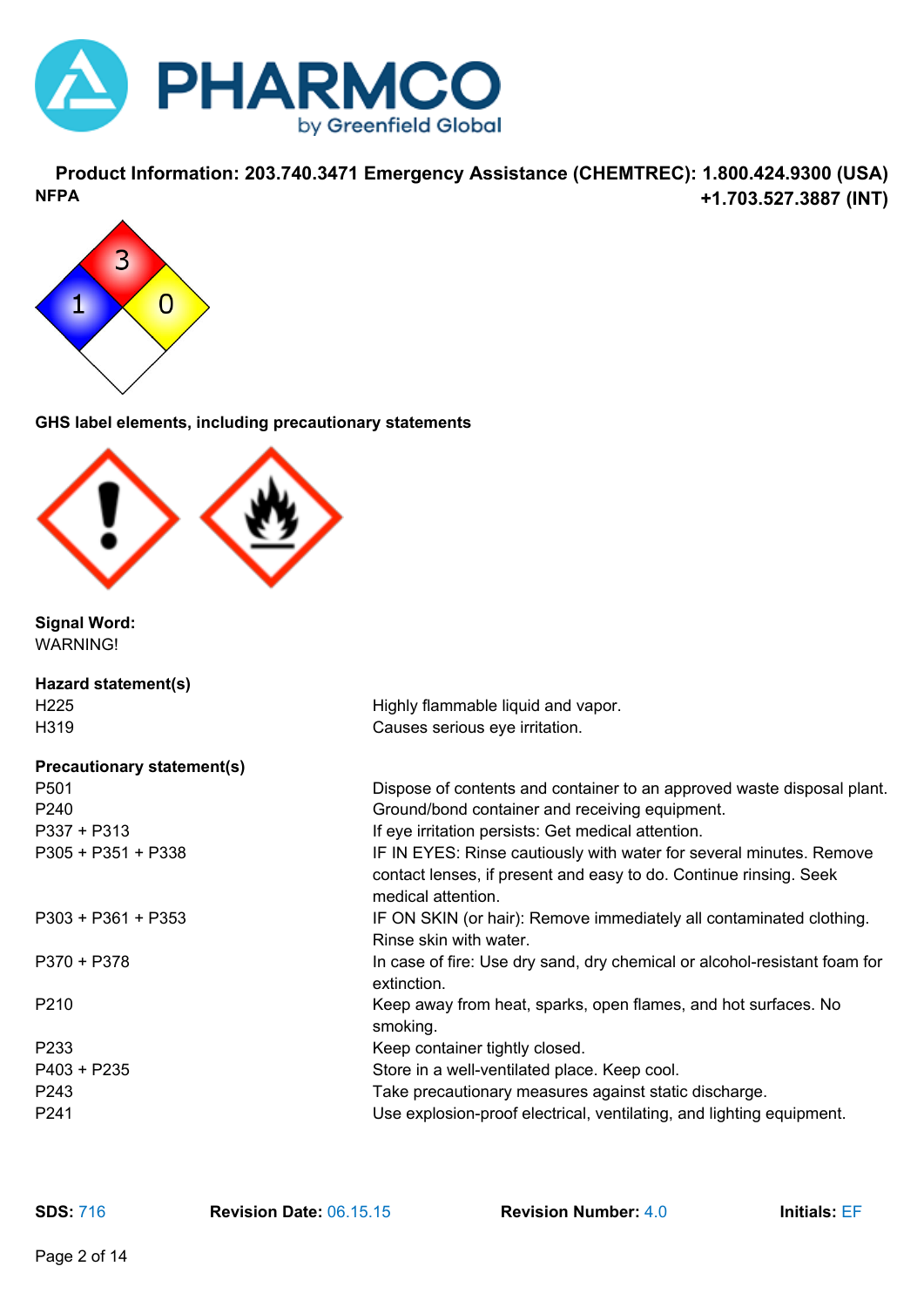

**+1.703.527.3887 (INT)** P242 Use only non-sparking tools. P264 Wash hands thoroughly after handling. P280 Wear protective gloves and eye and face protection.

### **GHS Classification(s)**

Acute toxicity, Oral (Category 4) Eye irritation (Category 2A) Flammable Liquids (Category 2) Skin irritation (Category 2) Specific target organ toxicity - single exposure (Category 1) Specific target organ toxicity - single exposure (Category 3)

#### **Other hazards which do not result in classification:**

#### **Potential Health Effects:**

| Organ       | <b>Description</b>                                                                                                                                                                                                                                                                                                                                                                                                                                                                                                                                                                                                                                                   |
|-------------|----------------------------------------------------------------------------------------------------------------------------------------------------------------------------------------------------------------------------------------------------------------------------------------------------------------------------------------------------------------------------------------------------------------------------------------------------------------------------------------------------------------------------------------------------------------------------------------------------------------------------------------------------------------------|
| Eyes        | May cause irritation including stinging, tearing, and redness.                                                                                                                                                                                                                                                                                                                                                                                                                                                                                                                                                                                                       |
| Ingestion   | May cause dizziness, faintness, drowsiness decreased awareness or responsiveness, nausea, vomiting,<br>staggering gait, lack of coordination, blindness, coma and death.                                                                                                                                                                                                                                                                                                                                                                                                                                                                                             |
| Inhalation  | High vapor concentration may cause burning sensation in nose and throat and stinging and watering in<br>the eyes. At concentrations which cause irritation, dizziness, faintness, drowsiness, nausea and vomiting<br>may also occur.                                                                                                                                                                                                                                                                                                                                                                                                                                 |
| <b>Skin</b> | Skin Contact: Prolonged or repeated contact may cause defatting and drying of the skin. Skin Absorption:<br>Prolonged or widespread contact may result in the absorption of potentially harmful amounts.                                                                                                                                                                                                                                                                                                                                                                                                                                                             |
| Chronic     | Effects of Repeated Overexposure: Long term repeated oral exposure to ethanol may result in the<br>development of progressive liver injury with fibrosis. Overexposure to methanol may cause eye damage<br>and liver or kidney injury. Other Health Hazards: Repeated ingestion of ethanol by pregnant mothers has<br>been shown to adversely affect the central nervous system of the fetus, producing a collection of effects<br>which together constitute fetal alcohol syndrome. Medical Conditions Aggravated by Overexposure:<br>Repeated exposure to ethanol may aggravate liver injury produced from other causes. Skin contact may<br>aggravate dermatitis. |

# **3. COMPOSITION AND INFORMATION ON INGREDIENTS**

| <b>Chemical identity:</b> | Alcohol                                              |
|---------------------------|------------------------------------------------------|
| Common name / Synonym:    | Denatured Alcohol 3C; Denatured Ethanol; SDA 3C, 190 |
| <b>CAS number:</b>        | 64-17-5                                              |
| <b>EINECS number:</b>     | 200-578-6                                            |
| <b>ICSC number:</b>       | 0044                                                 |
| <b>RTECS#:</b>            | KQ6300000                                            |
| <b>UN#:</b>               | <b>UN1987</b>                                        |
| $EC#$ :                   | 603-002-00-5                                         |
|                           |                                                      |

| 07<br>m<br>$\sqrt{2}$ |  |
|-----------------------|--|
|                       |  |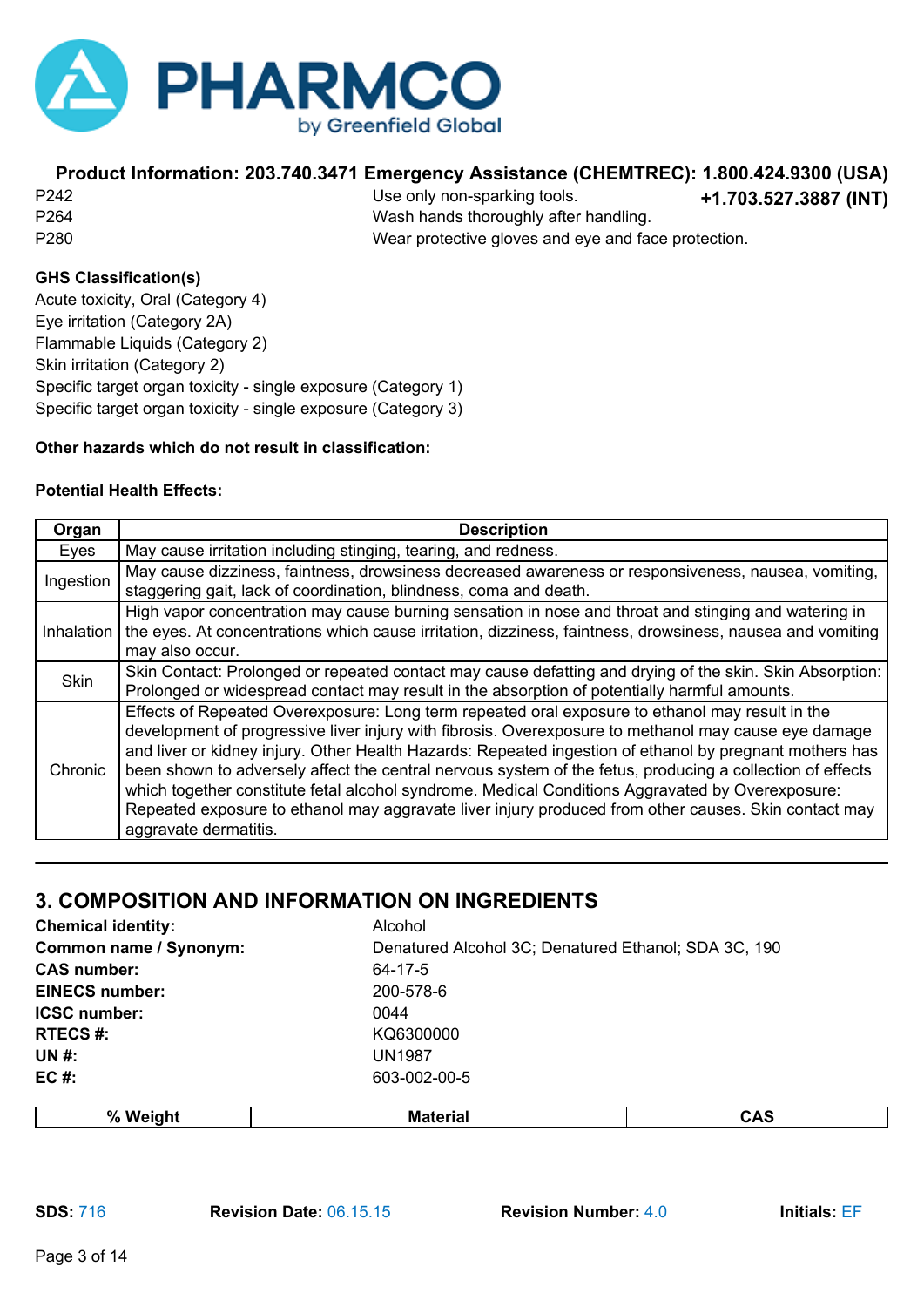

| 88.1 | Ethyl Alcohol     | .003.627.3887 (INT) |
|------|-------------------|---------------------|
| 1.O  | Isopropyl Alcohol | 67-63-0             |
| . ت  | Water             | 7732-18-5           |
|      |                   |                     |

### **4. FIRST AID MEASURES**

#### **General advice**

Take proper precautions to ensure your own health and safety before attempting rescue and providing first aid. Consult a physician. Show this safety data sheet to the doctor in attendance. Move out of dangerous area.

#### **Skin**

Immediately flush affected area with plenty of water while removing contaminated clothing. Wash contaminated clothing before reuse. Contact a doctor. If irritation persists, get medical attention.

#### **Inhalation**

Remove person to fresh air. If signs/symptoms continue, get medical attention. Give oxygen or artificial respiration as needed.

#### **Eyes**

Thoroughly flush the eyes with large amounts of clean low-pressure water for at least 15 minutes, occasionally lifting the upper and lower eyelids. If irritation persists, seek medical attention.

#### **Ingestion**

DO NOT induce vomiting. If vomiting does occur, have victim lean forward to prevent aspiration. Rinse mouth with water. Seek medical attention. Never give anything by mouth to an unconscious individual.

#### **Note to Physician**

Symptoms vary with alcohol level of the blood. Mild alcohol intoxication occurs at blood levels between 0.05- 0.15 %. Approximately 25% of individuals show signs of intoxication at these levels. Above 0.15% the person is definitely under the influence of ethanol; 50-95% of individuals are clinically intoxicated at these levels. Severe poisoning occurs when the blood is ethanol level is 0.3- 0.5%. Above 0.5% the individual will be comatose and death can occur. The unabsorbed ethanol should be removed by gastric lavage after intubating the patient to prevent aspiration. Avoid the use of depressant drugs or the excessive administration of fluids.

### **5. FIRE FIGHTING MEASURES**

### **Suitable (and unsuitable) extinguishing media:**

SMALL FIRE: Use dry chemicals, CO2, water spray or alcohol-resistant foam. LARGE FIRE: Use water spray, water fog or alcohol-resistant foam. Cool all affected containers with flooding quantities of water.

### **Specific hazards arising from the chemical (e.g., nature of any hazardous combustion products):**

Carbon monoxide is expected to be the primary hazardous combustion product.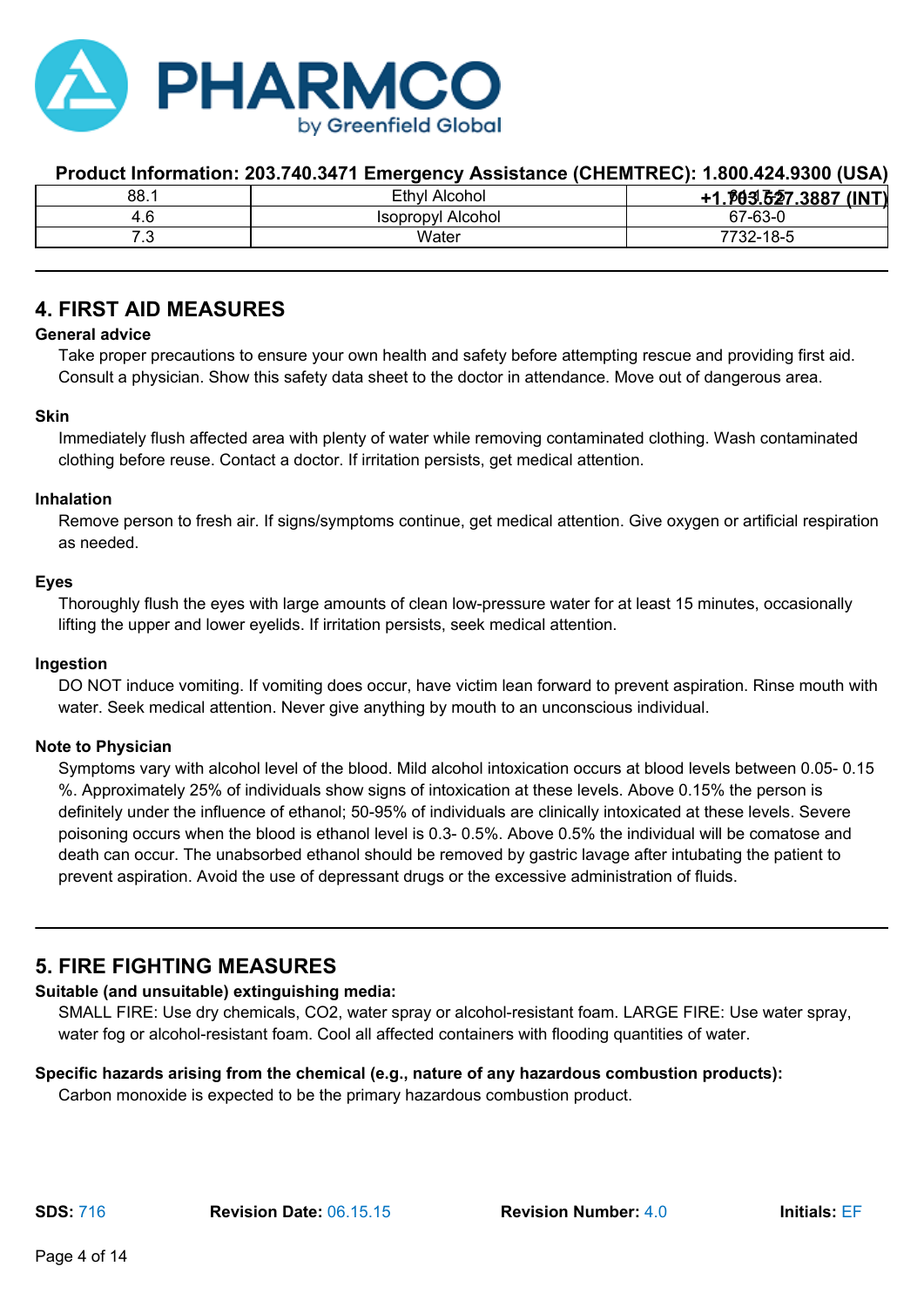

#### **Product Information: 203.740.3471 Emergency Assistance (CHEMTREC): 1.800.424.9300 (USA) +1.703.527.3887 (INT) Special protective equipment and precautions for firefighters:**

Wear self-contained breathing apparatus and protective clothing to prevent contact with skin and eyes. Keep unopened containers cool by spraying with water.

#### **Unusual Fire and Explosion Hazards:**

- May produce a floating fire hazard.
- Static ignition hazard can result from handling and use.
- Vapors may settle in low or confined spaces.
- Vapors may travel to source of ignition and flash back.

Alcohols burn with a pale blue flame which may be extremely hard to see under normal lighting conditions. Personnel may only be able to feel the heat of the fire without seeing flames. Extreme caution must be exercised in fighting alcohol fires. Fight fire from maximum distance or use unmanned hose holders or monitor nozzles. Cool containers with flooding quantities of water until well after fire is out. Withdraw immediately in case of rising sound from venting safety devices or discoloration of tank. Always stay away from tanks engulfed in fire.

**Flammable Properties Classification** OSHA/NFPA Class IB Flammable Liquid. **Flash point** 17 °C (62 °F) - closed cup **Autoignition temperature** 363.0 °C (685.4 °F) - (Ethyl Alcohol)

# **6. ACCIDENTAL RELEASE MEASURES**

#### **Personal precautions, protective equipment and emergency procedures:**

Do not inhale vapors, mist or gas. Ensure adequate ventilation. Remove all sources of ignition. Evacuate personnel to safe areas. Beware of vapors accumulating to form explosive concentrations. Vapors can accumulate in low areas.

#### **Environmental precautions:**

Stop leak. Contain spill if possible and safe to do so. Prevent product from entering drains.

#### **Methods and materials for containment and cleaning up:**

Highly flammable liquid. Eliminate all sources of ignition. All equipment used when handling this product must be grounded. A vapor suppressing foam may be used to reduce vapors. Do not touch or walk through spilled material. Contain spillage, and then collect with non-combustible absorbent material, (e.g. sand, earth, diatomaceous earth, vermiculite) and place in container for disposal according to local / national regulations. Use clean non-sparking tools to collect absorbed material.

# **7. HANDLING AND STORAGE**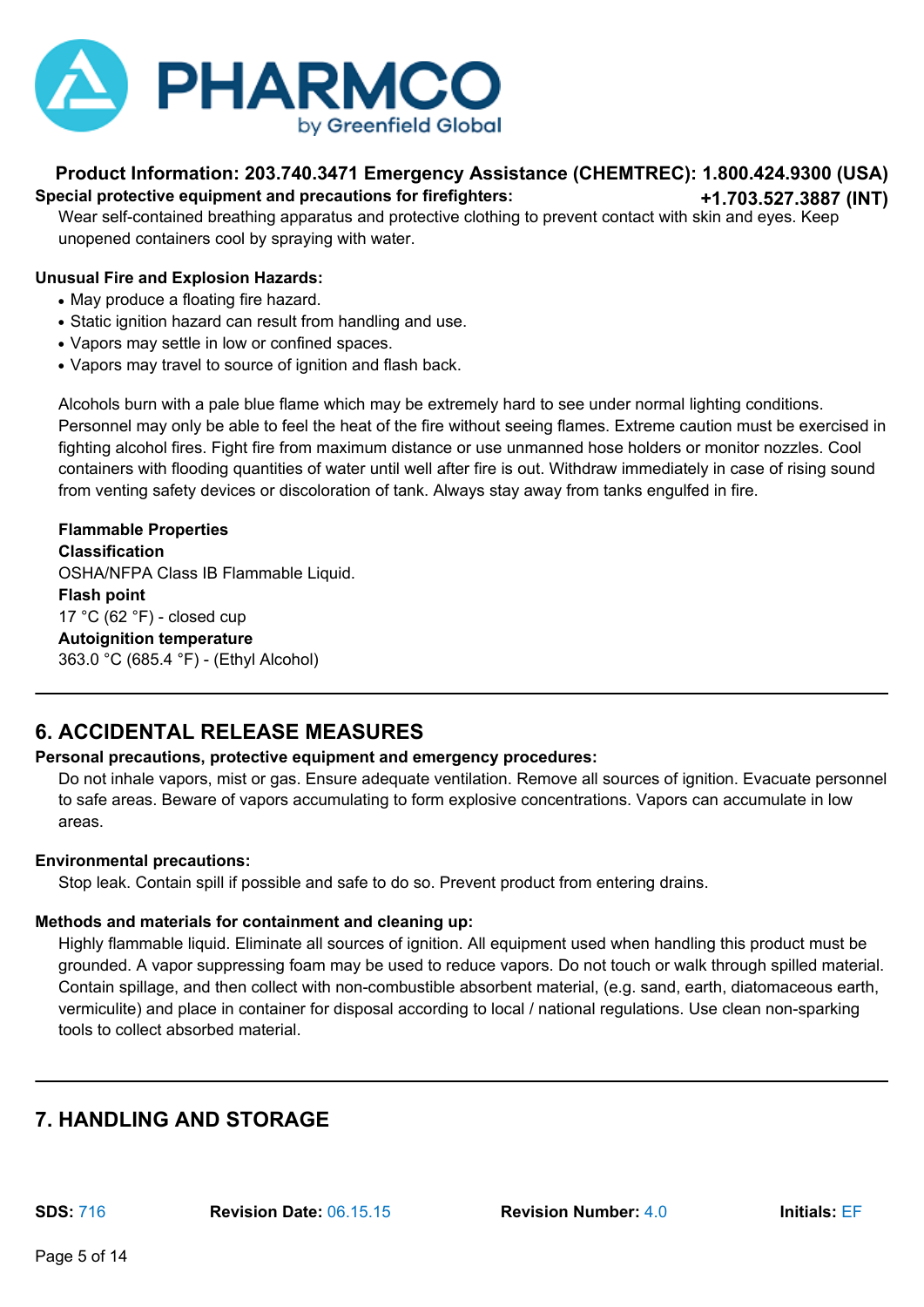

#### **Product Information: 203.740.3471 Emergency Assistance (CHEMTREC): 1.800.424.9300 (USA) +1.703.527.3887 (INT) Precautions for safe handling:**

Do not get on skin or in eyes. Do not inhale vapor or mist. Keep away from sources of ignition - No smoking. Take measures to prevent the buildup of electrostatic charge. Open and handle container with care. Metal containers involved in the transfer of this material should be grounded and bonded.

#### **Conditions for safe storage, including any incompatibilites:**

Keep container tightly closed in a cool, dry and well-ventilated place. Containers which are opened must be carefully resealed and kept upright to prevent leakage. Consult local fire codes for additional storage information.

### **8. EXPOSURE CONTROLS / PERSONAL PROTECTION**

#### **Control parameters, e.g., occupational exposure limit values or biological limit values:**

**Occupational Exposure Limits**

| Component                     | <b>Source</b>                | Type        | <b>Value</b>           | <b>Note</b>                                                                                 |
|-------------------------------|------------------------------|-------------|------------------------|---------------------------------------------------------------------------------------------|
| Ethyl alcohol                 | US (OSHA)                    | <b>TWA</b>  | 1000 ppm / 1,900 mg/m3 | 29 CFR 1910.1000 Table Z-1 Limits for Air<br>Contaminants.                                  |
|                               |                              |             |                        |                                                                                             |
| Ethyl alcohol                 | US (ACGIH)   STEL   1000 ppm |             |                        | Upper Respiratory Tract irritation Confirmed<br>animal carcinogen with unknown relevance to |
|                               |                              |             |                        | humans                                                                                      |
| Isopropyl Alcohol   US(ACGIH) |                              | <b>STEL</b> | $400$ ppm              |                                                                                             |
| Isopropyl Alcohol   US (OSHA) |                              | <b>STEL</b> | 500 ppm                |                                                                                             |
| Water                         |                              |             | No exposure Limit.     |                                                                                             |

#### **Appropriate engineering controls:**

General room or local exhaust ventilation is usually required to meet exposure limit(s). Electrical equipment should be grounded and conform to applicable electrical code.

#### **Individual protection measures, such as personal protective equipment:**

#### **Respiratory protection:**

Where risk assessment shows air-purifying respirators are appropriate use a full-face respirator with multi-purpose combination (US) or type ABEK (EN 14387) respirator cartridges as a backup to engineering controls. If the respirator is the sole means of protection, use a full-face supplied air respirator. Use respirators and components tested and approved under appropriate government standards such as NIOSH (US) or CEN (EU).

#### **Hand protection:**

Handle with gloves. Gloves must be inspected prior to use. Use proper glove removal technique (without touching glove's outer surface) to avoid skin contact with this product. Dispose of contaminated gloves after use in accordance with applicable laws and good laboratory practices. Wash and dry hands.

#### **Eye protection:**

Use chemical safety goggles and/or a full face shield where splashing is possible. Use equipment approved by appropriate government standards, such as NIOSH (US) or EN166 (EU) Maintain eye wash fountain and quick-drench facilities in work area.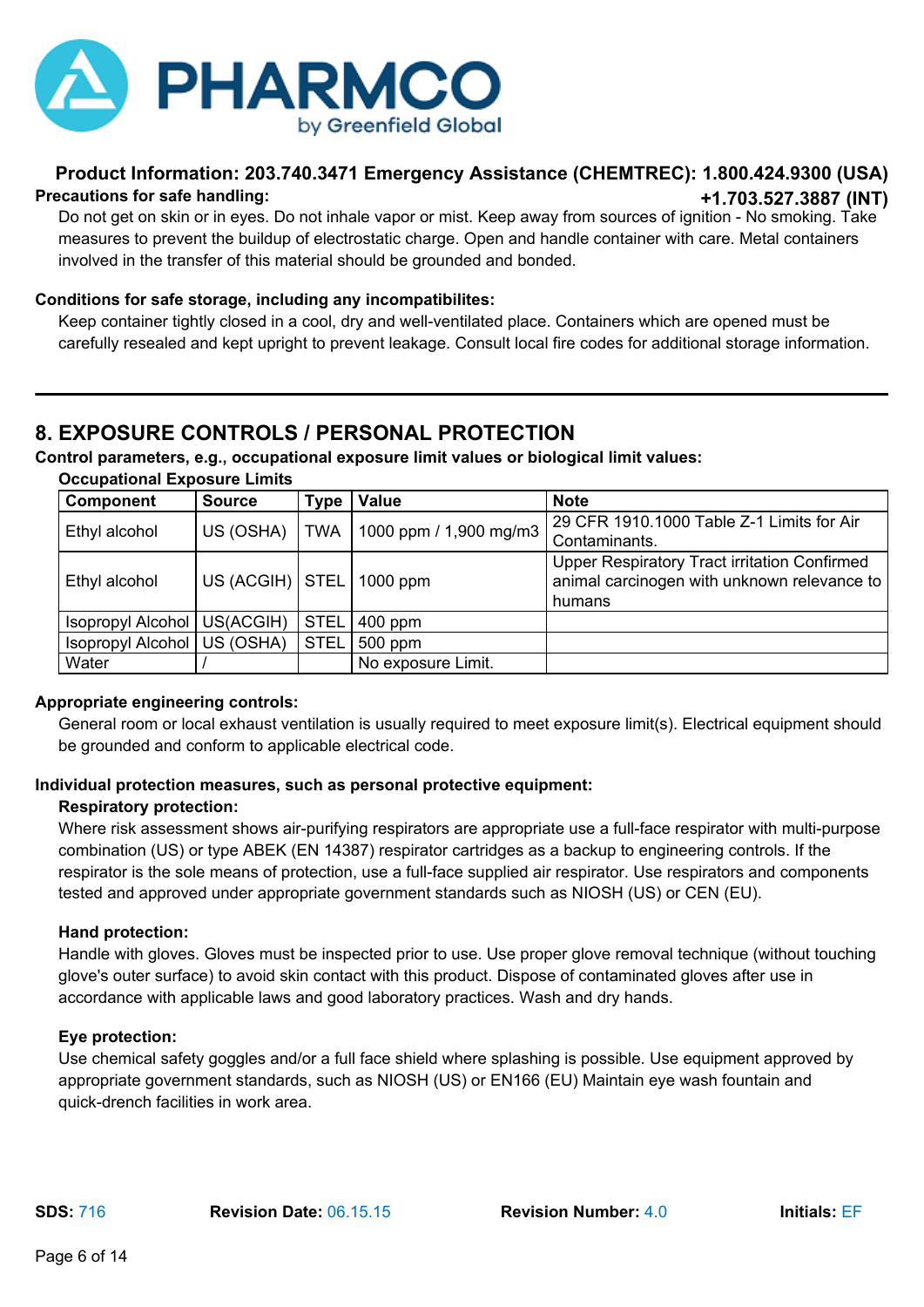

#### **Product Information: 203.740.3471 Emergency Assistance (CHEMTREC): 1.800.424.9300 (USA) +1.703.527.3887 (INT) Skin and body protection:**

Choose body protection according to the amount and concentration of the dangerous substance at the work place.

#### **Hygiene measures:**

Handle in accordance with good industrial hygiene and safety practice. Wash hands before breaks and at the end of workday.

### **9. PHYSICAL AND CHEMICAL PROPERTIES**

| Appearance (physical state, color, etc.)       | Liquid. Colorless liquid / invisible vapor.                     |
|------------------------------------------------|-----------------------------------------------------------------|
| <b>Freezing point</b>                          | -100 °C (-148 °F)                                               |
| Initial boiling point and boiling range        | 80°C (176 °F)                                                   |
| <b>Flash point</b>                             | 17 °C (62 °F) - closed cup                                      |
| <b>Evaporation rate</b>                        | 3.0 (buyl acetate $= 1$ )                                       |
| <b>Flammability (solid, gas)</b>               | Flammable                                                       |
| Upper / Lower flammability or explosive limits | $3.3\%(V) / 19\%(V)$ (Ethanol); 6.0% (V) - 36% (V) - (Methanol) |
| Vapor pressure                                 | 5.52 kPa (41.4 mmHg) at 20 °C (68 °F) (for 100% ethanol)        |
| <b>Vapor Density</b>                           | 1.6 (air = 1)                                                   |
| <b>Relative Density</b>                        | 6.86 lbs/gal (At 15.56 °C (60 °F))                              |
| Solubility(ies)                                | completely soluble in water                                     |
| <b>Auto-ignition temperature</b>               | 363 °C (685.4 °F) - (Ethyl Alcohol)                             |
| <b>Formula (ETHANOL)</b>                       | C <sub>2</sub> H <sub>6</sub> O                                 |
| Formula (ISOPROPYL ALCOHOL)                    | C3H8O                                                           |
| Formula (WATER)                                | <b>H2O</b>                                                      |
| <b>Molecular Weight (ETHANOL)</b>              | 46.07 g/mol                                                     |
| Molecular Weight (ISOPROPYL ALCOHOL)           | 60.1 g/mol                                                      |
| <b>Molecular Weight (WATER)</b>                | 18.02 g/mol                                                     |
| <b>Viscosity</b>                               | No Data Available                                               |

### **10. STABILITY AND REACTIVITY**

| <b>Possibility of hazardous reactions</b>                           | Vapors may form explosive mixture with air.                                       |
|---------------------------------------------------------------------|-----------------------------------------------------------------------------------|
| Conditions to avoid (e.g., static discharge, shock<br>or vibration) | No data available                                                                 |
| Incompatible materials                                              | Strong oxidizing agents; strong inorganic acids.                                  |
| <b>Hazardous decomposition products</b>                             | Hazardous decomposition products formed under fire<br>conditions. - Carbon oxides |

# **11. TOXICOLOGICAL INFORMATION**

• Ethyl Alcohol 64-17-5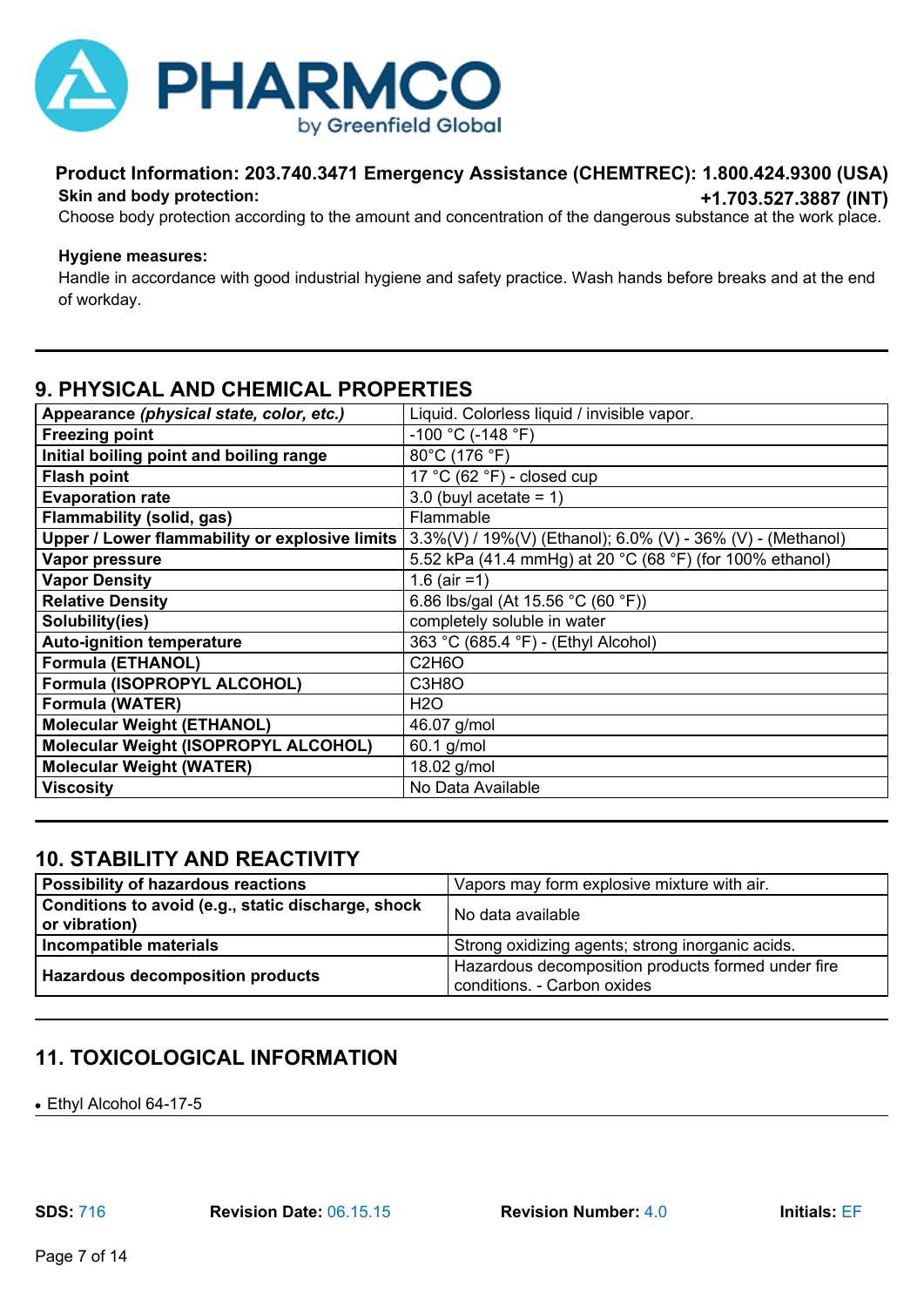

#### **Product Information: 203.740.3471 Emergency Assistance (CHEMTREC): 1.800.424.9300 (USA) +1.703.527.3887 (INT) Signs and Symptoms of Exposure**

Central nervous system depression, narcosis, damage to the heart. To the best of our knowledge, the chemical, physical, and toxicological properties have not been thoroughly investigated.

#### **Product Summary:**

Ethanol is not toxic by OSHA standards. Coingestion of sedative hypnotics or tranquilizers can increase the toxic affects of ethanol.

#### **Acute Toxicity:**

| <b>LC50</b><br>(inhl) | Rat   | 20000ppm       | 10 hrs. |
|-----------------------|-------|----------------|---------|
| <b>LC50</b><br>(Oral) | Rat   | 7060mg/Kg BWT  |         |
| LDLo (Oral)           | Human | 1400 mg/Kg BWT |         |

#### **Irritation:**

#### **Eyes (ETHANOL)**

Eye exposure to Ethanol generally causes transient pain, irritation, and reflex lid closure. A foreign-body sensation may persist for one to two days. Vapors produce transient stinging and tearing, but no apparent adverse effects. Transiently impaired preception of color may occur with acute ingestion or chronic alcoholism. Standard Draize eye test (rabbit) - Dose: 500 mg Reaction: Severe Dose: 500 mg/24 hrs Reaction: Mild

#### **Skin**

Standard Draize skin test (rabbit) - Dose: 20 mg/24 hrs Reaction: Moderate Repeated exposure may cause skin dryness or cracking.

#### **Carcinogenicity**

IARC: Not classifiable as a human carcinogen. ACGIH: Not classifiable as a human carcinogen. NTP: Not classifiable as a human carcinogen. OSHA: Not classifiable as a human carcinogen.

#### **Other Hazards**

| Organ       | <b>Description</b>                                                                                      |
|-------------|---------------------------------------------------------------------------------------------------------|
| Eyes        | Irritating to the eyes. May cause painful sensitization to light. May cause chemical conjunctivitis and |
|             | corneal damage.                                                                                         |
| Ingestion   | May cause gastrointestinal irritation with nausea, vomiting and diarrhea. May cause systemic toxicity   |
|             | with acidosis. Advanced stages can lead to respiratory failure, kidney failure, coma, and death.        |
|             | Inhalation of high concentrations may cause central nervous system effects characterized by nausea,     |
| Inhalation  | headache, dizziness, unconsciousness and coma. Causes respiratory tract irritation. May cause narcotic  |
|             | effects in high concentration. Vapors may cause dizziness or suffocation.                               |
| <b>Skin</b> | Mildly irritating to the skin. May cause dermatitis by de-fatting the skin from prolonged or repeated   |
|             | contact.                                                                                                |
| Chronic     | Prolonged exposure can cause liver, kidney, and heart damage. Long term exposure can cause loss of      |
|             | appetite, weight loss, nervousness, memory loss, mental retardation.                                    |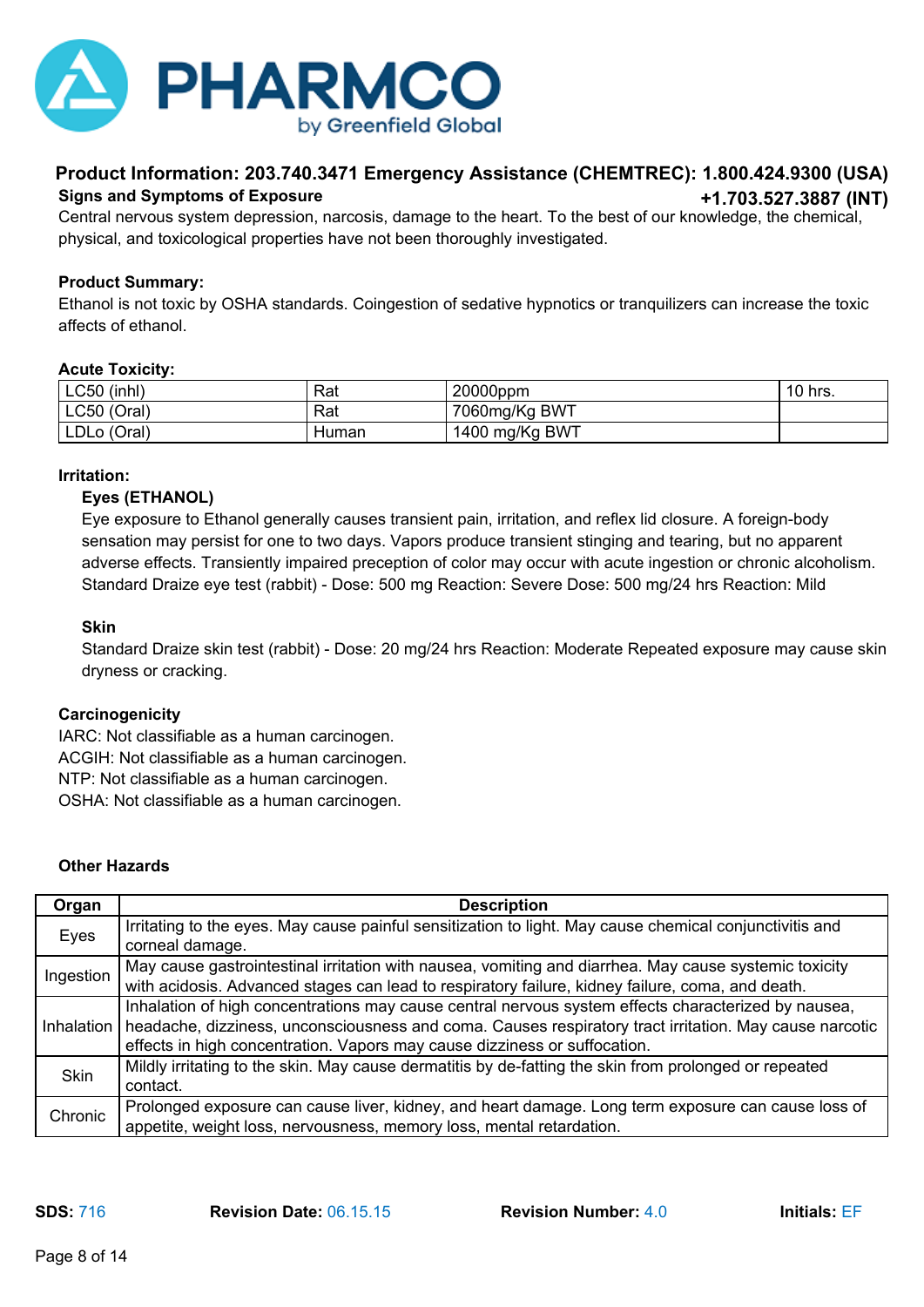

### **Product Information: 203.740.3471 Emergency Assistance (CHEMTREC): 1.800.424.9300 (USA) +1.703.527.3887 (INT)**

#### ● Water 7732-18-5

#### **Product Summary:**

Do data available for the teratogenic, mutagenic, or reproductive toxicity effects of this product.

#### **Carcinogenicity**

IARC: No component of this product present at levels greater than or equal to 0.1% is identified as probable or confirmed human carcinogen by IARC.

ACGIH: No component of this product present at levels greater than or equal to 0.1% is identified as a carcinogen or potential carcinogen by ACGIH.

NTP: No component of this product present at levels greater than or equal to 0.1% is identified as a known or anticipated carcinogen by NTP.

OSHA: No component of this product present at levels greater than or equal to 0.1% is identified as a carcinogen or potential carcinogen by OSHA.

#### **Other Hazards**

| ,,,,,, | ----                                                                                                                                              |
|--------|---------------------------------------------------------------------------------------------------------------------------------------------------|
| ниог   | $\sim$ and a set of $\sim$<br>ınr<br>$ -$<br>upor<br>--<br>----<br>-----<br>Mav<br>resr<br>cause<br>nır<br>malation.<br>raci<br>tation.<br>atory. |

#### ● Isopropyl Alcohol 67-63-0

#### **Product Summary:**

Long-term exposure (2 years) to Isopropyl Alcohol via inhalation at concentrations up to 5000 ppm caused no exposure related increases in tumors in animals. No data available for the teratogenicity, mutagenicity, or reproductive toxicity of this product. No data available to designate the product as causing specific target organ toxicity through repeated exposure. No data available to designate product as an aspiration hazard.

#### **Acute Toxicity:**

| $\textcolor{blue}{\mathsf{L} \mathsf{C} 50}$ (vapor) | Rat    | 19,000 ppm                 | hours |
|------------------------------------------------------|--------|----------------------------|-------|
| $LD50$ (oral)                                        | Rat    | 4,396<br>mg/kg             |       |
| LD50 (skin)                                          | Rabbit | .2,870 mg/kg<br>$\sqrt{2}$ |       |

#### **Irritation:**

**Eyes**

Rabbit - Irritating to eyes - 24 hours

#### **Eyes (ISOPROPANOL)**

Mildly irritating to the eye at an airborne concentration of 400 ppm, unpleasant at 800 ppm.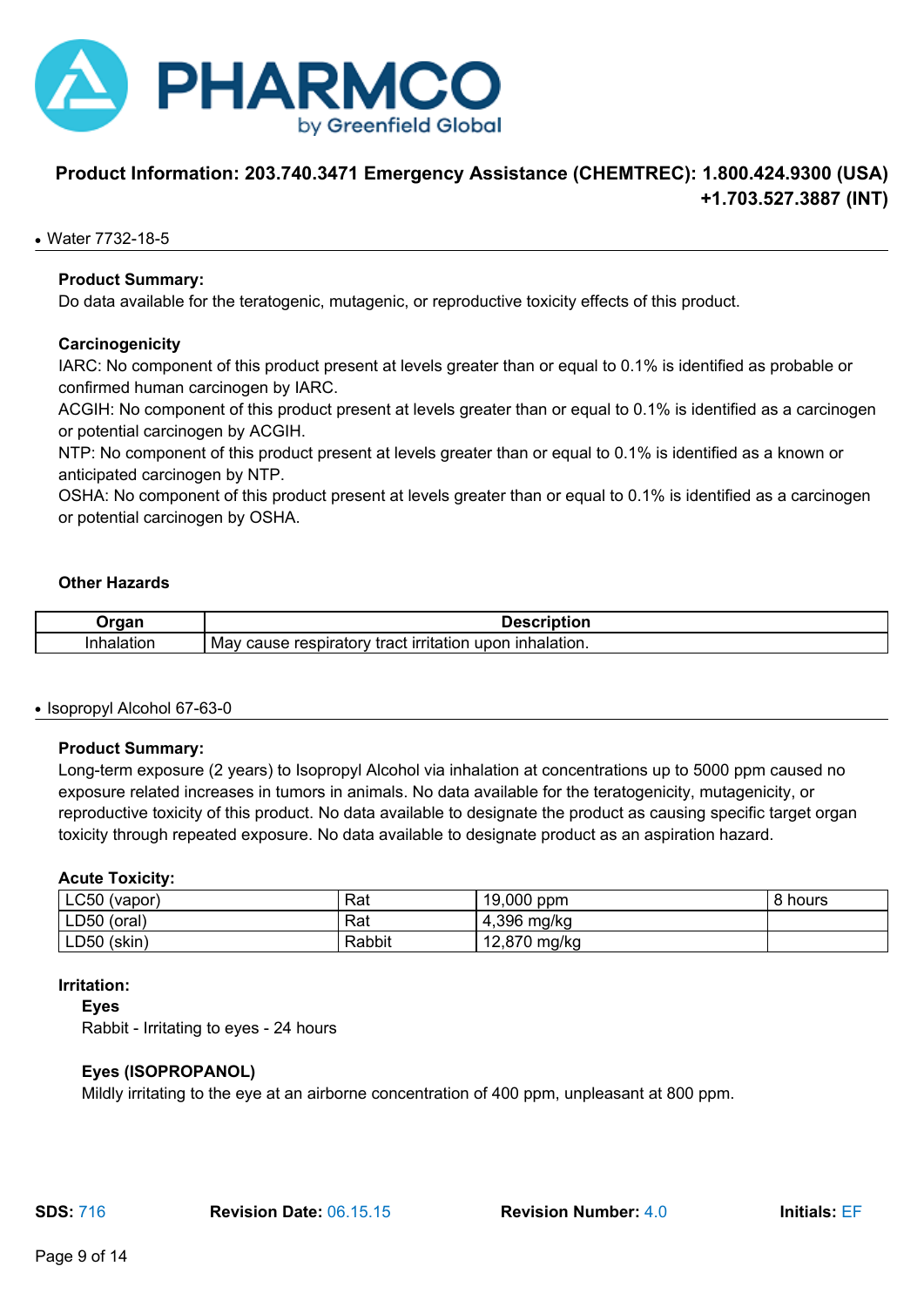

#### **Product Information: 203.740.3471 Emergency Assistance (CHEMTREC): 1.800.424.9300 (USA) +1.703.527.3887 (INT) Skin**

Moderate skin irritant

#### **Carcinogenicity**

IARC: Group 3: Not classifiable as to its carcinogenicity to humans.

ACGIH: No component of this product present at levels greater than or equal to 0.1% is identified as a carcinogen or potential carcinogen by ACGIH.

NTP: No component of this product present at levels greater than or equal to 0.1% is identified as a known or anticipated carcinogen by NTP.

OSHA: No component of this product present at levels greater than or equal to 0.1% is identified as a carcinogen or potential carcinogen by OSHA.

| <b>Other Hazards</b> |
|----------------------|
|                      |

| Organ       | <b>Description</b>                                                                                       |
|-------------|----------------------------------------------------------------------------------------------------------|
| Eyes        | Produces irritation, characterized by a burning sensation, redness, tearing, inflammation, and possible  |
|             | corneal injury. May cause transient corneal injury                                                       |
| Ingestion   | Causes gastrointestinal irritation with nausea, vomiting and diarrhea. May cause kidney damage. May      |
|             | cause central nervous system depression, characterized by excitement, followed by headache, dizziness,   |
|             | drowsiness, and nausea. Advanced stages may cause collapse, unconsciousness, coma and possible           |
|             | death due to respiratory failure.                                                                        |
| Inhalation  | Inhalation of high concentrations may cause central nervous system effects characterized by nausea,      |
|             | headache, dizziness, unconsciousness and coma. May cause narcotic effects in high concentration.         |
|             | Causes upper respiratory tract irritation. Inhalation of vapors may cause drowsiness and dizziness.      |
|             | Aspiration of material into the lungs may cause chemical pneumonitis, which may be fatal. The probable   |
|             | oral lethal dose in humans is 240 ml (2696 mg/kg), but ingestion of only 20 ml (224 mg/kg) has caused    |
|             | poisoning.                                                                                               |
| <b>Skin</b> | May cause irritation with pain and stinging, especially if the skin is abraded. Isopropanol has a low    |
|             | potential to cause allergic skin reactions; however, rare cases of allergic contact dermatitis have been |
|             | reported. May be absorbed through intact skin. Dermal absorption has been considered toxicologically     |
|             | insignificant.                                                                                           |
| Chronic     | Prolonged exposure can be irritating to mucous membranes, skin, and the respiratory system. Can          |
|             | cause liver and kidney damage.                                                                           |
|             |                                                                                                          |

### **12. ECOLOGICAL INFORMATION**

#### • Ethyl Alcohol 64-17-5

#### **Ecotoxicity (aquatic and terrestrial, where available): Acute Fish toxicity (ETHANOL)**

LC50 / 96 HOUR Oncorhynchus mykiss (rainbow trout) > 10,000 mg/l LC50 / 96 HOUR Pimephales promelas (fathead minnow) > 13,400 mg/l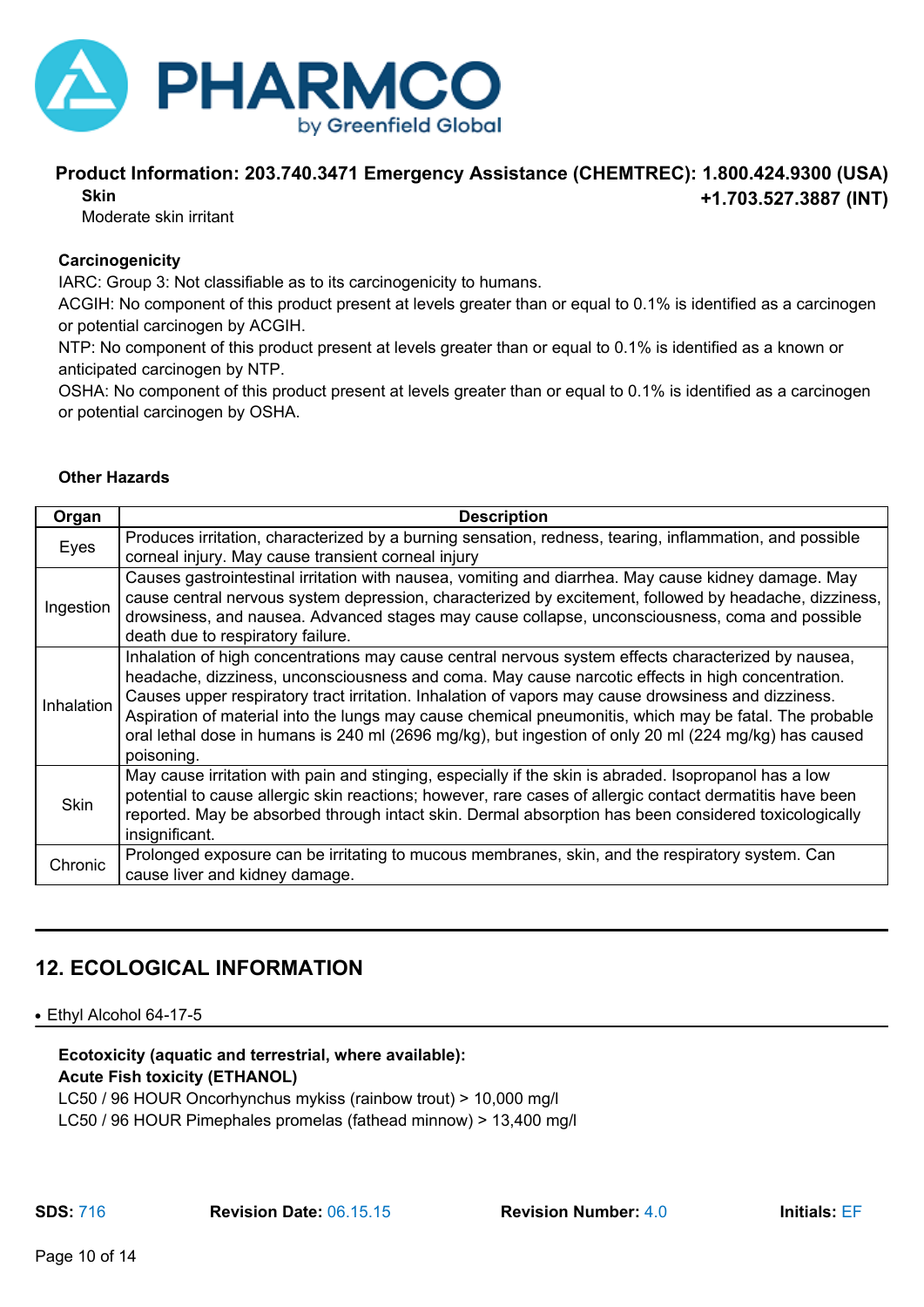

**Product Information: 203.740.3471 Emergency Assistance (CHEMTREC): 1.800.424.9300 (USA) +1.703.527.3887 (INT) Toxicity to aquatic plants (ETHANOL)**

Growth inhibition / 96 HOURS Chlorella vulgaris (Fresh water algae) 1,000 mg/l

#### **Toxicity to microorganisms (ETHANOL)**

Toxicity Threshold / Pseudomonas putida 6,500 mg/l Summary: Inhibition of cell multiplication begins.

**Persistence and degradability:** Biodegradation is expected.

**Bioaccumulative potential:** Biaccumulation is unlikely

● Water 7732-18-5

**Ecotoxicity (aquatic and terrestrial, where available): Ecotoxicity** Not Applicable

**Persistence and degradability:** No data available

**Bioaccumulative potential:** No data available

**Other adverse effects:** No data available

#### • Isopropyl Alcohol 67-63-0

**Ecotoxicity (aquatic and terrestrial, where available): Acute Fish Toxicity (ISOPROPANOL)** LC50 / 96 hours Pimephales promelas: 9,640 mg/L

**Toxic to Daphnia and Other Aquatic Invertebrates**

EC50 / 24 h / Water Flea - 5,102 mg/L

#### **Toxicity to Aquatic Plants (ISOPROPANOl)**

EC50 / 72 hours Scenedesmus subspicatus > 1,000 mg/L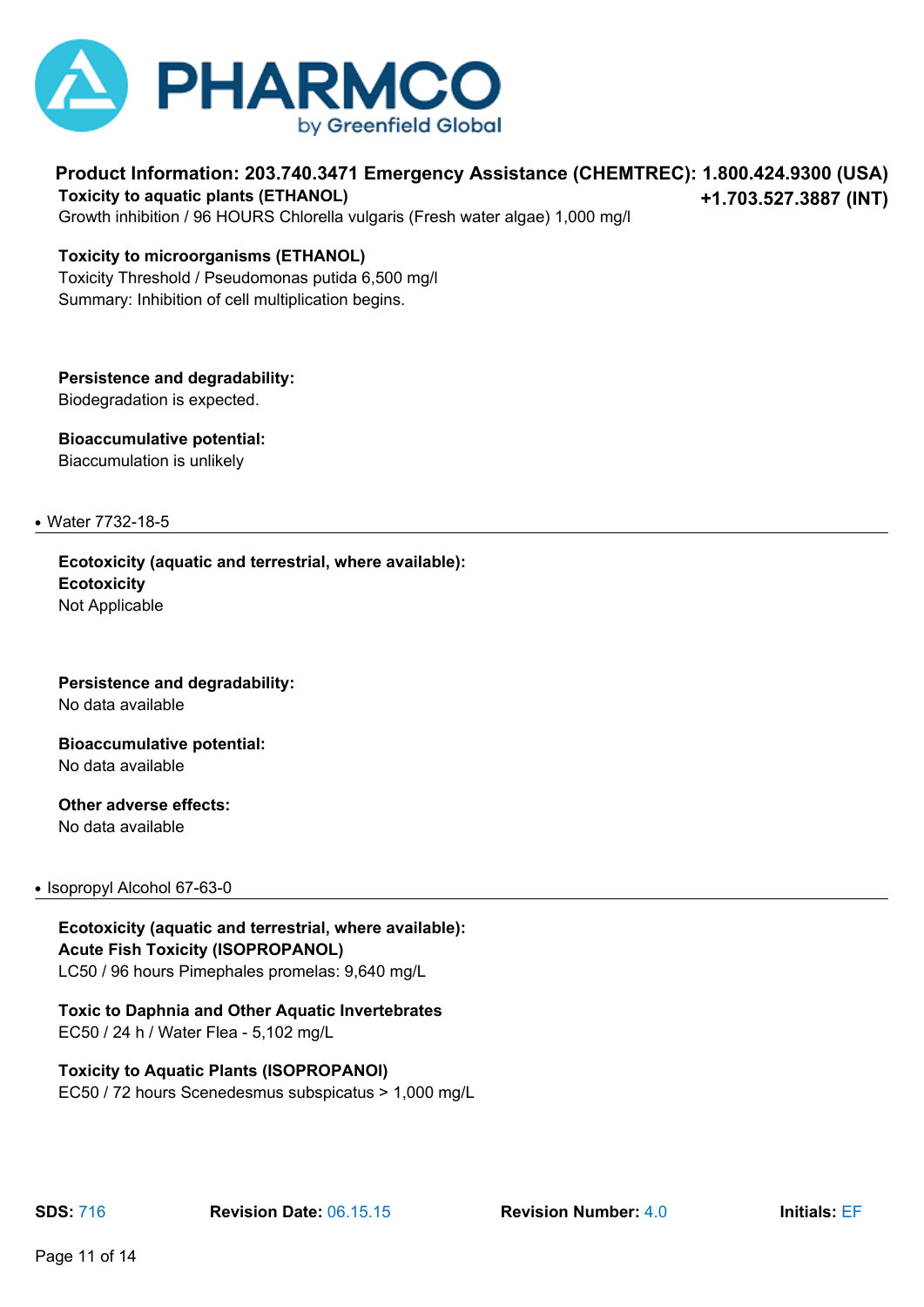

**Product Information: 203.740.3471 Emergency Assistance (CHEMTREC): 1.800.424.9300 (USA) +1.703.527.3887 (INT) Persistence and degradability:**

No data available

**Bioaccumulative potential:**

No data available

### **13. DISPOSAL CONSIDERATIONS**

#### **Description of waste residues and information on their safe handling and methods of disposal, including the disposal of any contaminated packaging:**

Vapors may collect in empty containers. Treat empty containers as hazardous. Dispose of spill-clean up and other wastes in accordance with Federal, State, and local regulations.

### **14. TRANSPORT INFORMATION**

**Description of waste residues and information on their safe handling and methods of disposal:**

| UN number                     | <b>UN1987</b>    |
|-------------------------------|------------------|
| UN proper shipping name       | Alcohols, n.o.s. |
| Transport hazard class(es)    |                  |
| Packing group (if applicable) |                  |

#### **IMDG**

UN-Number: UN1987 Class: 3 Packing Group: II EMS-No: F-E, S-D Proper shipping name: ALCOHOLS, N.O.S. Marine pollutant: No **IATA** UN-Number: UN1987 Class: 3 Packing Group: II Proper shipping name: Alcohols, n.o.s.

### **15. REGULATORY INFORMATION**

# **Safety, health and environmental regulations specific for the product in question:**

**OSHA Hazards**

Flammable liquid, Target Organ Effect, Irritant, Toxic by ingestion

All ingredients are on the following inventories or are exempted from listing

| <b>Country</b> | <b>Notification</b> |
|----------------|---------------------|
| Australia      | <b>AICS</b>         |
| Canada         | <b>DSL</b>          |
| China          | <b>IECS</b>         |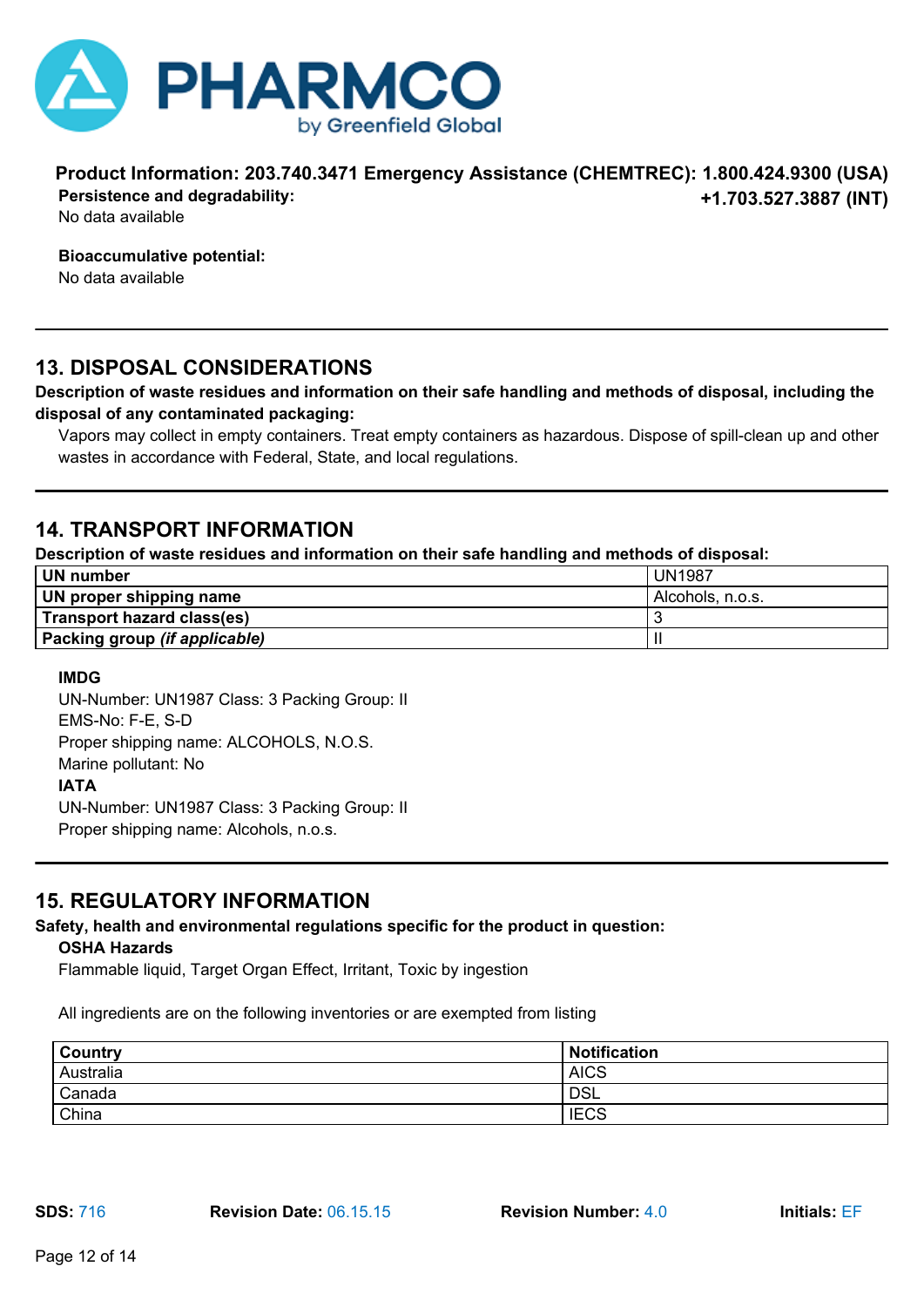

| European Union           | <b>EINECS</b><br><u>+1.703.527.3887 (INT)</u> |
|--------------------------|-----------------------------------------------|
| Japan                    | <b>ENCS/ISHL</b>                              |
| Korea                    | ECL                                           |
| New Zealand              | <b>NZIOC</b>                                  |
| Philippines              | <b>PICCS</b>                                  |
| United States of America | <b>TSCA</b>                                   |

#### **SARA 302 Components**

No chemicals in this material are subject to the reporting requirements of SARA Title III, Section 302.

#### **SARA 313 Components**

This material does not contain any chemical components with known CAS numbers that exceed the threshold (De Minimis) reporting levels established by SARA Title III, Section 313.

#### **SARA 311/312 Hazards**

Acute Health Hazard Chronic Health Hazard Fire Hazard

#### **CERCLA**

No chemicals in this material with known CAS numbers are subject to the reporting requirements of CERCLA

#### **Massachusetts Right To Know Components**

Ethanol CAS-No.64-17-5 Revision Date 2007-03-01

Isopropyl Alcohol CAS-No. 67-63-0 Revision Date 1987-01-01

#### **Pennsylvania Right To Know Components**

Ethanol CAS-No.64-17-5 Revision Date 2007-03-01

Isopropyl Alcohol CAS-No. 67-63-0 Revision Date 1987-01-01

#### **New Jersey Right To Know Components**

Ethanol CAS-No.64-17-5 Revision Date 2007-03-01

Isopropyl Alcohol CAS-No. 67-63-0 Revision Date 1987-01-01

### **16. OTHER INFORMATION:**